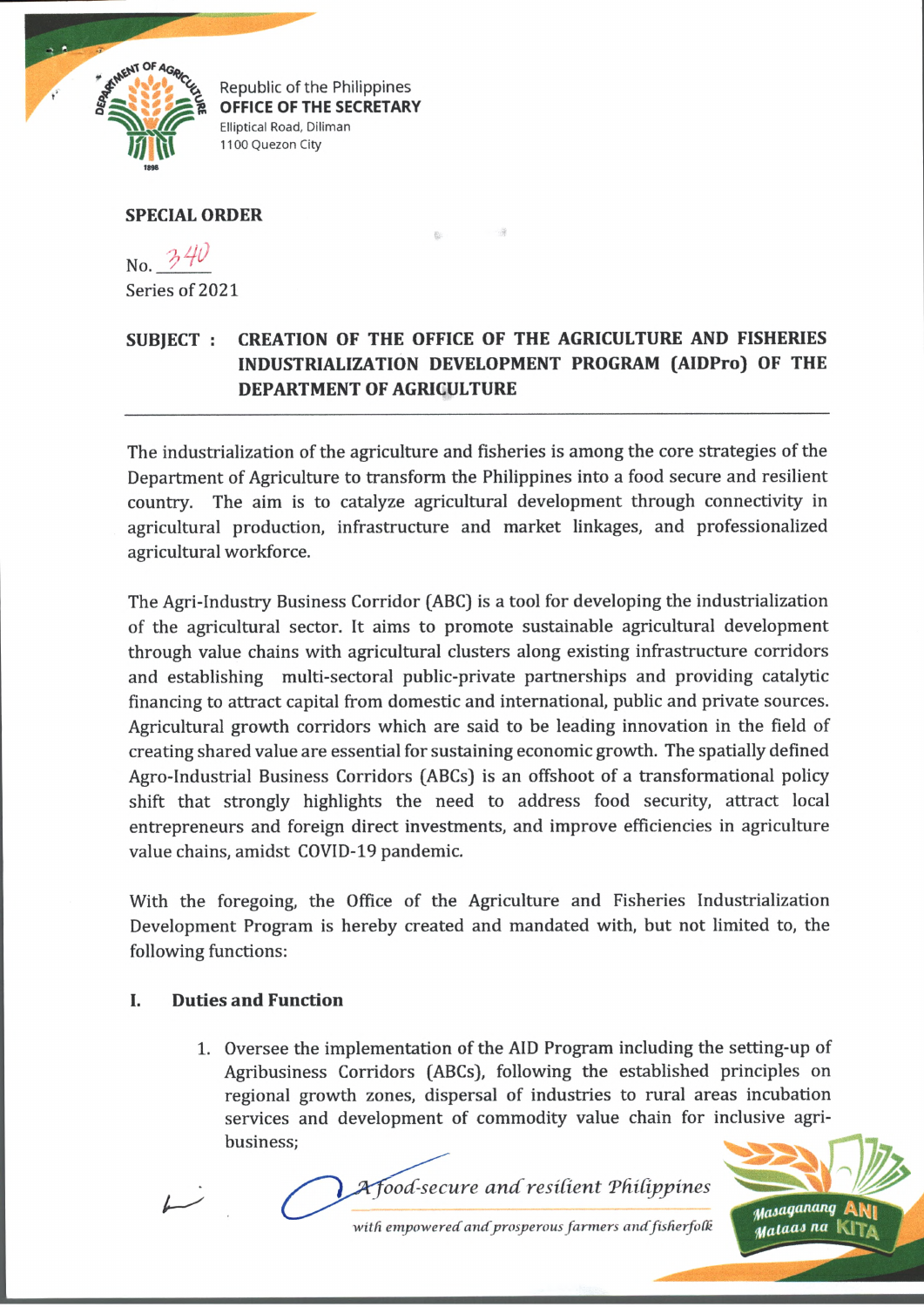- 2. Oversee the formulation, development, monitoring and updating of the agriculture and fisheries industrialization policies and framework and drafting of agri-industrialization master plan for selected commodities;
- 3. Engage and strengthen partnerships with the farmers' and fishers' cooperatives, associations, and the private sector, collaborate with other government agencies and other development institutions, and foster tie ups with local and international funding communities to propel agriculture and fishery industrialization;
- 4. Establish and maintain an agriculture and fishery enterprise investment with other government agencies, the private sector, foreign direct investments, official development assistance (ODA) and other forms of financial collaborations;
- 5. In coordination with other DA offices, generate studies and employ other strategic tools that will strengthen and facilitate the implementation of the AID program;
- 6. Perform other functions as maybe necessary or proper to attain the objectives of the Program.

## **II. Organizational Structure and Staff Complement**

The program will be composed of staff provided in Annex A of this Order.

All DA Service Units, Regional Field Offices Bureau, Attached Agencies and Corporation, and its officials and employees of the Department are hereby directed to give their full support and cooperation in the operation of the Office of the Agriculture and Fisheries Industrialization Development Program. All the Regional Field Offices (RFOs) are directed to designate AIDPro point person in the operationalization of this program.

All expenses relative to the operation of the Office of the AIDPro shall be chargeable against the DA-OSEC and/or concerned Bureaus, Attached Agencies, Regional Offices, and DA Services Units subject to availability of funds and the usual government accounting and auditing rules and regulations.

This Order shall take effect on This Shall remain enforced unless revoked in writing. All orders inconsistent herewith are deemed revoked.

Done this  $14\frac{1}{2}$  day of May 2021. **D. DAR, Ph.D.** Secretary



A food-secure and resilient Philippines

with empowered and prosperous farmers and fisherfolk